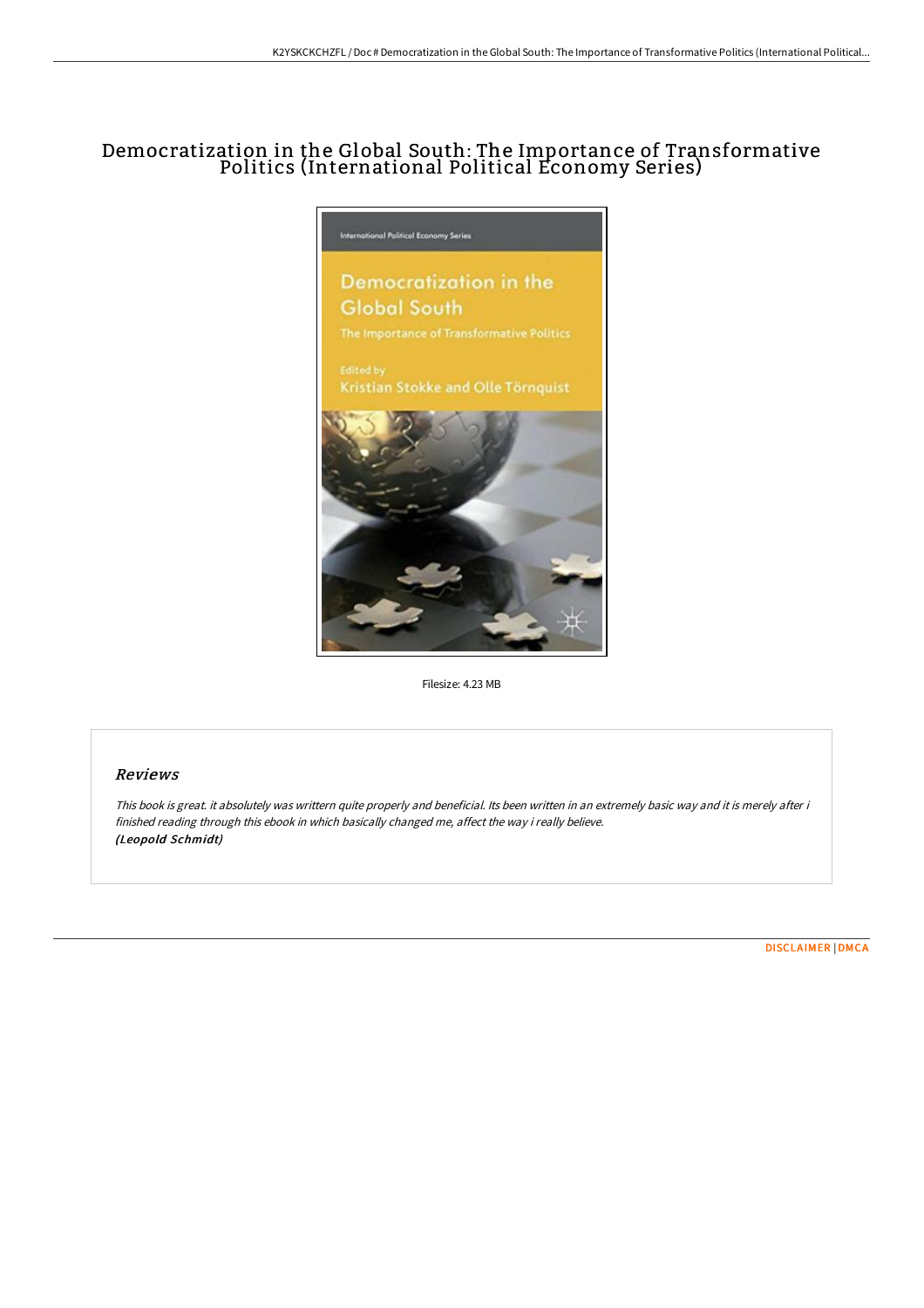# DEMOCRATIZATION IN THE GLOBAL SOUTH: THE IMPORTANCE OF TRANSFORMATIVE POLITICS (INTERNATIONAL POLITICAL ECONOMY SERIES)



To read Democratization in the Global South: The Importance of Transformative Politics (International Political Economy Series) eBook, make sure you access the button below and download the document or gain access to additional information which might be highly relevant to DEMOCRATIZATION IN THE GLOBAL SOUTH: THE IMPORTANCE OF TRANSFORMATIVE POLITICS (INTERNATIONAL POLITICAL ECONOMY SERIES) ebook.

Palgrave Macmillan, 2013. Hardcover. Condition: New. 0230370039.